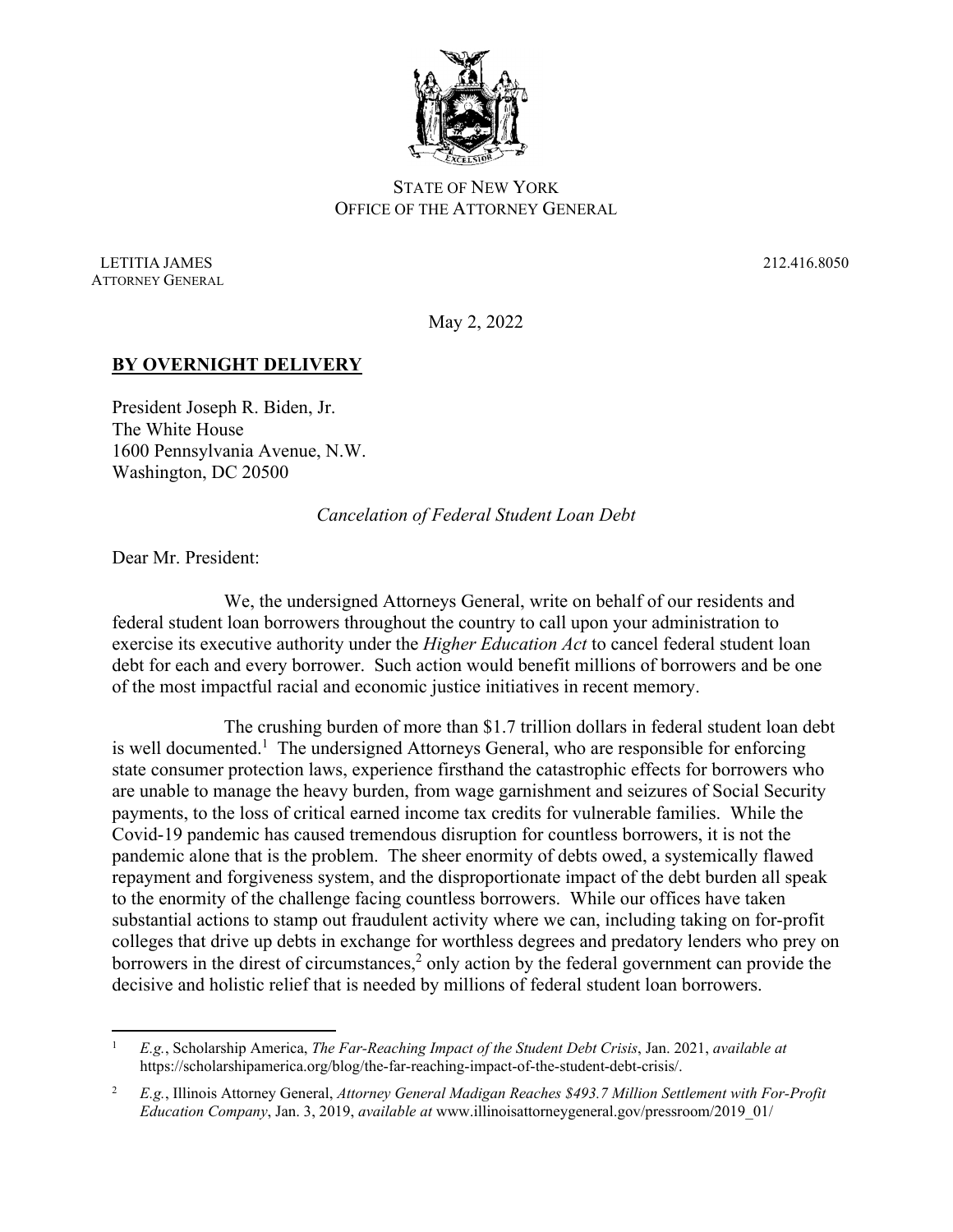Absent such action, borrowers throughout the country will continue to struggle. Our offices routinely receive complaints from borrowers who are unable to navigate the complex web of regulations, servicers and systems for repayment or forgiveness of loans. We have expended substantial resources seeking justice for borrowers who are tricked into costly forbearance plans.<sup>3</sup> We have brought suit against contractors who bungle critical processes, such as the administration of the Public Service Loan Forgiveness program.<sup>4</sup> And we have fought to safeguard critical protections for borrowers who are victims of aggressive actions of predatory for-profit colleges that falsely promise future success but frequently leave students saddled with loan debt, worthless degrees and limited job prospects.<sup>5</sup> Through these and other actions, we have developed a deep understanding of the systemic challenges facing all federal student loan borrowers, whether or not they have the financial means for repayment.

Restarting federal student loan payments, rather than permanently forgiving them, will only make matters worse. Already borrowers have collectively received hundreds of millions of emails alerting them to approaching deadlines for resumption of repayment, only to see those deadlines extended—sometimes at the very last moment.<sup>6</sup> Multiple servicers have announced that they are not renewing their contracts with the Department of Education, and borrowers are being transferred to a variety of new third-party providers.<sup>7</sup> And borrowers who were previously signed up for automatic payments may not have those payments resume once the pause on repayment is lifted. $8$  Even if borrowers can overcome the confusing path forward, they will struggle to keep up: one recent study found that 95% of borrowers who took advantage of the current pause on student loan payments reported anticipating at least "some difficulty" in keeping up with payments once the pause is lifted, with three out of four reporting that keeping up with future payments will be "somewhat difficult," "very difficult" or "impossible."<sup>9</sup>

<sup>2019103.</sup>html; Illinois Attorney General, *Attorney General Raoul Announces Settlement with ITT Tech Private Student Loan Lender*, Jun. 18, 2019, *available at* https://www.illinoisattorneygeneral.gov/pressroom/2019\_06/ 20190618.html.

<sup>3</sup> Consent Judgment, *People v. Navient Corp.*, Jan. 13, 2022, *available at* https://ag.ny.gov/sites/default/files/ new york 2022.01.13 navient consent judgment - fully executed.pdf.

<sup>4</sup> New York State Office of the Attorney General, *AG James Sues Student Loan Servicer for Mismanaging Loan Forgiveness Program*, Oct. 3, 2019, *available at* https://ag.ny.gov/press-release/2019/ag-james-sues-studentloan-servicer-mismanaging-loan-forgiveness-program.

<sup>5</sup> New York State Office of the Attorney General, *Attorney General James Sues Department of Education for Prioritizing For-Profit Colleges Over Students*, July 15, 2020, *available at* https://ag.ny.gov/pressrelease/2020/attorney-general-james-sues-department-education-prioritizing-profit-colleges.

<sup>6</sup> NPR, *Why Your Student Loan Payments May Be Delayed (Again)*, Mar. 14, 2022, *available at* https:// www.npr.org/2022/03/14/1085707282/student-loan-payments-extension.

<sup>7</sup> *E.g.*, Federal Student Aid, *FedLoan Servicing (PHEAA) to Stop Servicing Federal Student Loans*, Dec. 22, 2021, *available at* https://studentaid.gov/announcements-events/fedloan-stop-servicing-loans (student loan servicing to be transferred to four separate entities).

<sup>8</sup> Federal Student Aid, *Frequently Asked Questions*, *available at* https://studentaid.gov/announcementsevents/covid-19#repayment-prep (noting that, for most borrowers, auto-debit payments **will not** restart automatically) (emphasis in original) (last visited Apr. 12, 2022).

<sup>9</sup> TIAA, *2021 Nonprofit Student Debt Survey*, Nov. 2021, *available at* https://www.tiaa.org/public/pdf/ tiaa student debt survey executive summary.pdf.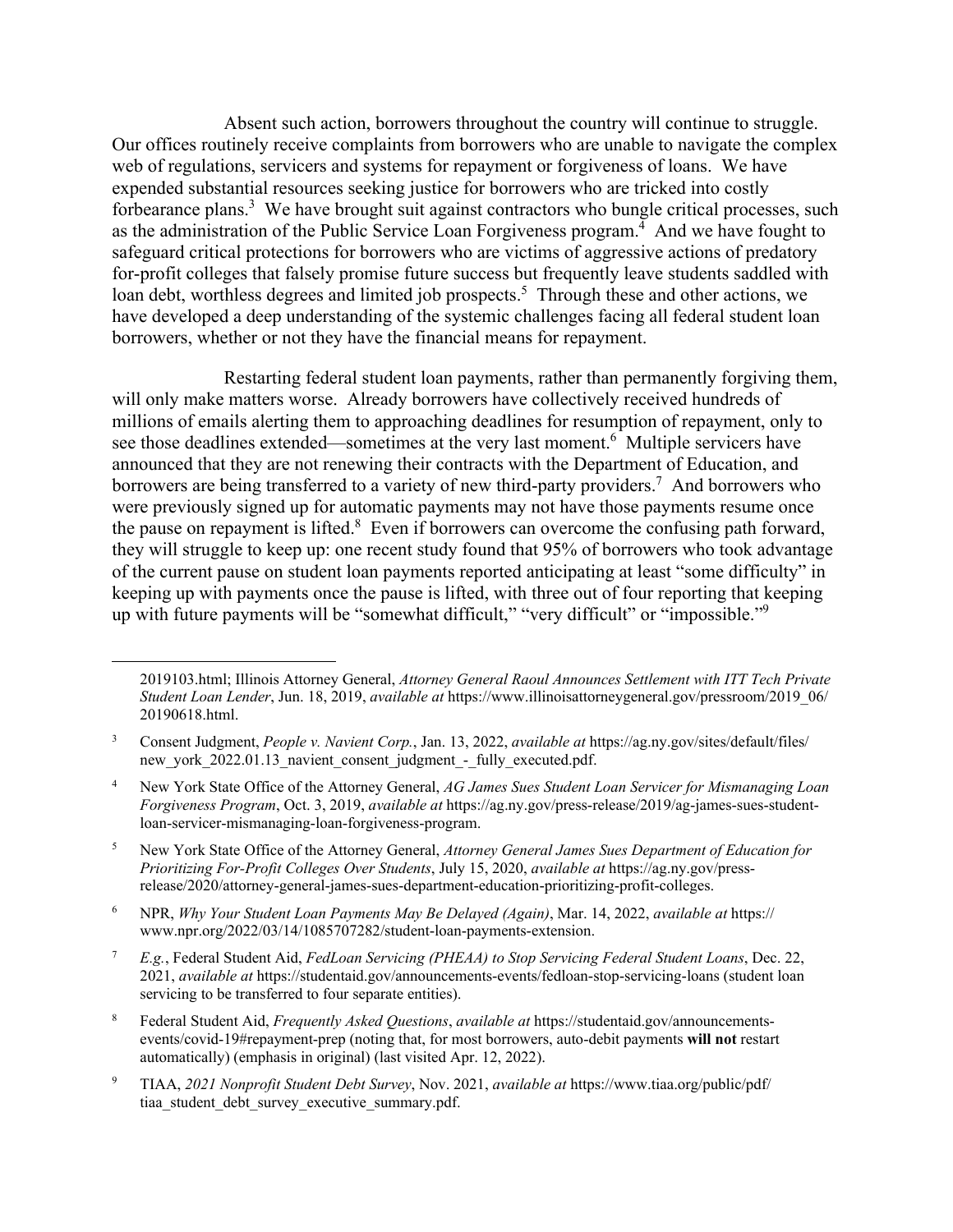The enormous benefits to borrowers, to state and local governments, and to our country from widespread student loan forgiveness are beyond serious dispute. Even before the pandemic, the student debt load was unsustainable, as one in four borrowers was in default or serious delinquency, while programs designed to lessen the financial burden with reduced payments and promises of forgiveness, such as income-driven repayment, had utterly failed in the mission, having delivered successful forgiveness to less than 50 borrowers in its 20-plus year history.<sup>10</sup> Indeed, the Department of Education's recent announcement of efforts to address wide-spread use of extended periods of forbearance acknowledged the "longstanding failures" of programs that were supposed to offer paths to student loan forgiveness.11 Even borrowers who are able to keep current on their loans are harmed, as they put off significant life investments and improvements, such as saving for retirement or buying a home, so that they can afford their monthly payments.12 Cancelation of federal student loan debts will reduce stress and mental fatigue, free families to invest in new homes and new lives, and provide countless opportunities. And because student loan debt exacerbates the racial wealth gap,  $13$  widespread cancelation of student loan debt is not merely a matter of economic justice, but of racial justice as well.

I know that you and your administration appreciate the gravity of the federal student loan debt crisis. On the campaign trail, you pledged to forgive a minimum of \$10,000 per-borrower in federal student loan debt.<sup>14</sup> And just this month, in announcing a further extension of the repayment pause, Secretary Cardona acknowledged that "so many of our borrowers have fallen on hard times, even before the pandemic."15 But more is needed.

We are currently embroiled by a significant international conflict, our economy remains fragile and consumer prices for every day necessities are spiking at rates unseen for decades.<sup>16</sup> While pushing out repayment restarts and attempting to tackle past forbearance abuses are helpful, they are not enough. Now is not the time for half measures, extensions or patchwork solutions. Now is the time for decisive action. We call upon your administration to immediately exercise its authority to cancel federal student loan debt for every borrower.

14 President Joseph R. Biden, *Twitter*, Mar. 22, 2022, *available at* https://twitter.com/JoeBiden/status/ 1241869418981920769?s=20&t=P155I20Yatsi\_aE-4UnZ0A.

16 The Guardian, *US Inflation Climbed to 8.5% in March, highest rate since 1981*, Apr. 12, 2022, *available at*  https://www.theguardian.com/business/2022/apr/12/us-inflation-rate-march-2022.

<sup>10</sup> National Consumer Law Center, *Restoring the Promise of Income-Driven Repayment*, Jan. 12, 2022, *available at* https://www.nclc.org/images/pdf/student\_loans/Final-SBPC-NCLC-CRL-IDR-Waiver-Proposal.pdf.

<sup>11</sup> Department of Education, *Department of Education Announces Actions to Fix Longstanding Failures in the Student Loan Programs*, Apr. 19, 2022, *available at* https://www.ed.gov/news/press-releases/departmenteducation-announces-actions-fix-longstanding-failures-student-loan-programs.

<sup>12</sup> The Guardian, *Americans Stress Over 'Unshakeable Burden' of Student Loan Payments*, May 30, 2021, *available at* https://www.theguardian.com/money/2021/may/30/us-student-loan-payments-pandemic.

<sup>13</sup> Center for Responsible Lending, *Quicksand: Borrowers of Color & the Student Debt Crisis*, Sep. 2019, *available at* https://www.responsiblelending.org/sites/default/files/nodes/files/research-publication/crlquicksand-student-debt-crisis-jul2019.pdf.

<sup>15</sup> NPR, *The Student Loan Paus Has Been Extended Until the End of the Summer*, Apr. 6, 2022, *available at*  https://www.npr.org/2022/04/06/1091018301/student-loan-pause-extended.